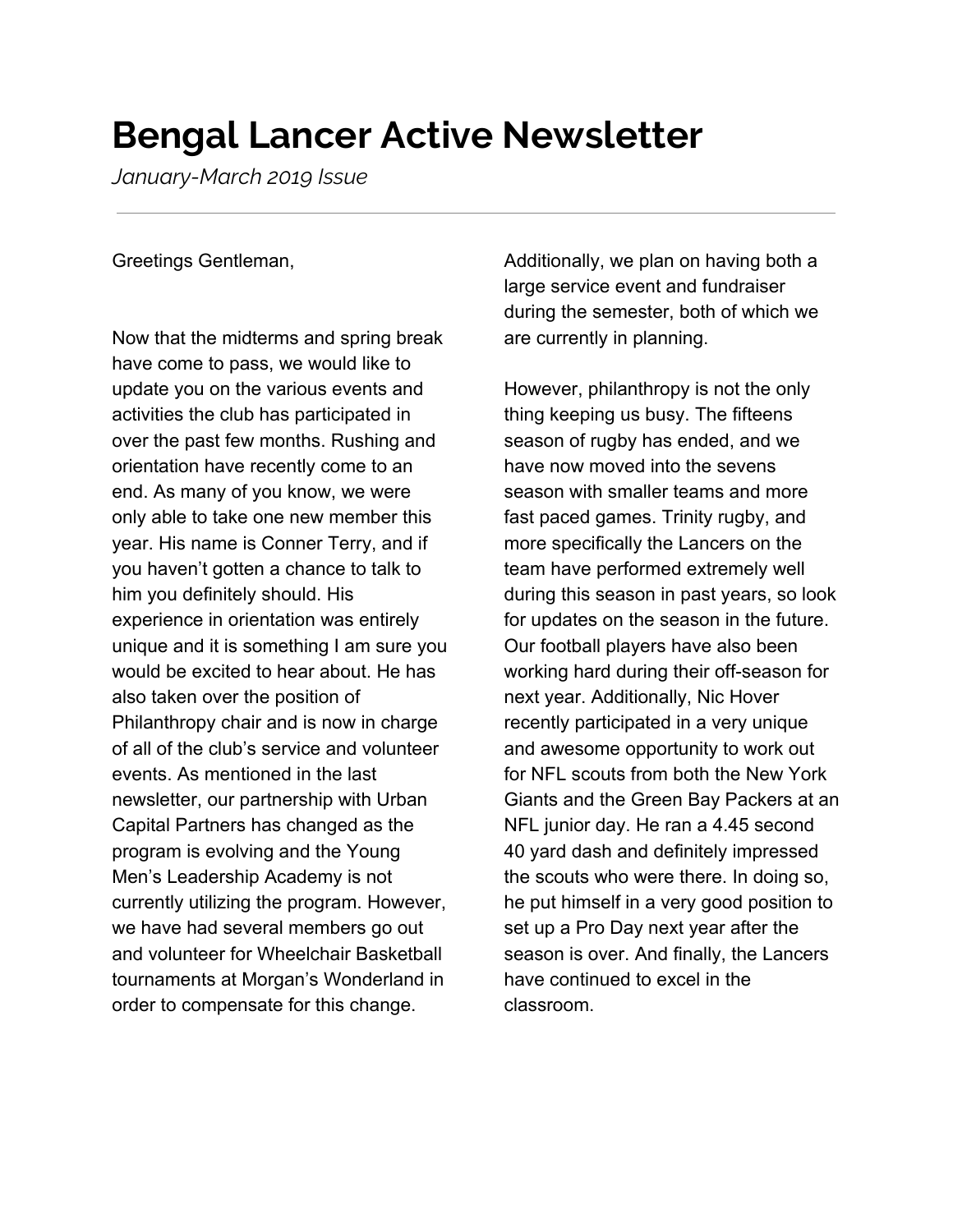Aside from all of our other activities, we have also held events that foster fellowship and brotherhood within the club. Recently, we took a trip to Salt Lick barbecue where we spent time conversing and eating great food. We also have our annual formal coming up on April 12-14, which is always a great time. We are also attending many other school wide events to earn standard points and keep our streak of holding one of the first two spots in the rankings. Last semester, specifically, we earned ourselves the second place spot, losing by a minimal margin. This semester we hope to take the top, and are hard at work to do so.



Lastly, we would like to ask for funding for our annual Crawfish Boil this spring. We are in need of crawfish, supplies, and other items for this event. And due to our small size we cannot currently afford many of these items. Would you please consider donating any amount to the club to fund this event?